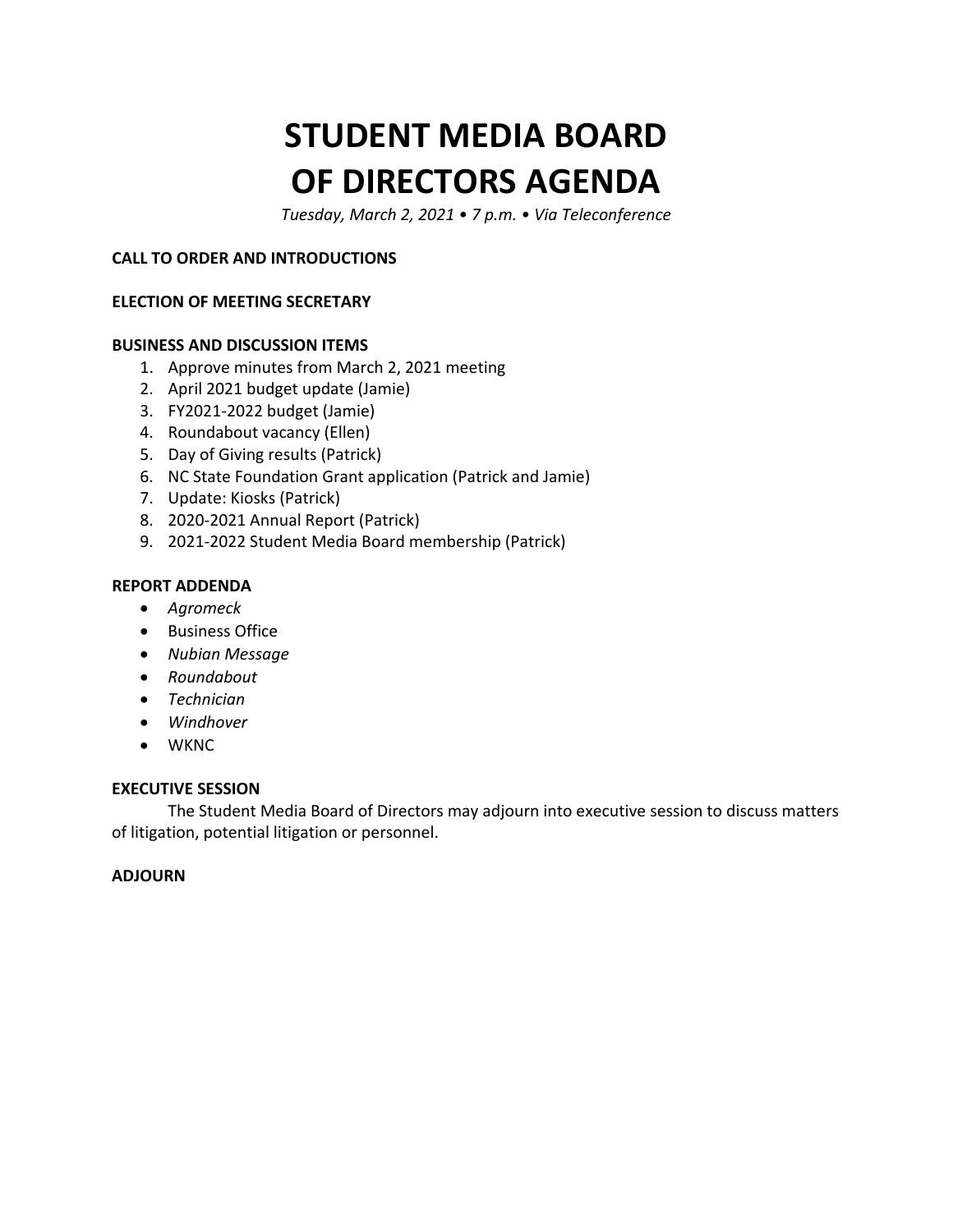### **March 2021 meeting minutes NC State Student Media Board of Directors**

 *Via teleconference – video recording of*  **Tuesday, March 2, 2021 • 7 p.m.**  *meeting to be posted and made part of these minutes by reference.* 

 Melanie Flowers, Lucas Martin, Cliff Maske, Patrick Neal Members present: Joshua Hyatt, Tyler Dukes, Robbie Williams, Dean Phillips, Tania Allen, Sarah Gagner, Laura Mooney, Elikem Dodor, Cameron Motsinger, Rachael Davis, Xenna Smith,

Absent: Sarah Hartsell, Arianna Hinton, Abi Hearn

Others present: Jamie Lyn Gilbert, Ellen Meder, Martha Collins, Zanna Swann, Ray Black III, Maddie Jennette, Jaylan Harrington, Caryl Espinoza Jean, Matt Lundell, Mandy Stacy, Andrea Alford, Camilla Keil, Tristan Tucker, Don Bui, Jonny Zemola

#### **CALL TO ORDER AND ELECTION OF MEETING SECRETARY**

In the absence of board chair Sarah Hartsell, co-vice-chair Laura Mooney led the meeting. Cliff Maske agreed to serve as recording secretary for the meeting.

#### **APPROVAL OF JANUARY 2021 MEETING MINUTES**

 Dean Phillips moved that the minutes from the board's Jan. 12, 2021 meeting be approved, with Tyler Dukes providing a second; the board voted unanimously to approve them. Those minutes were included in the meeting package and are made part of these minutes by reference.

#### **MARCH 2021 BUDGET UPDATE**

Jamie Lynn Gilbert presented the budget update through March 1, 2021, which is 67% of the fiscal year. The update was included in the meeting package and included as part of these minutes by reference. Jamie noted the following:

- Agromeck payroll is at 45% through 67% of the year.
- Nubian Message payroll is at 60%. Non-fee income is at \$2,300, which is well above Nubian's \$1,500 print/online ad goal. Jamie noted that the number is \$600 less than last month, as a payment intended for General Administration was accidentally deposited to Nubian's account.
- Technician payroll is at 41%. Technician had \$2,100 deposited in February, bringing them to 56% of their non-fee income goal.
- WKNC's payroll is at 55%. Another \$1,200 was deposited, bringing non-fee income to 19%.
- In General Administration, temp payroll is at 26%, and \$5,100 in revenue from the spring housing guide was deposited.
- and there were \$65 in donations to the Technician Century Fund, to bring that fund total • There was another \$7 donation to the Student Media Enhancement Fund to total \$678.53, to \$[27,960.45](https://27,960.45).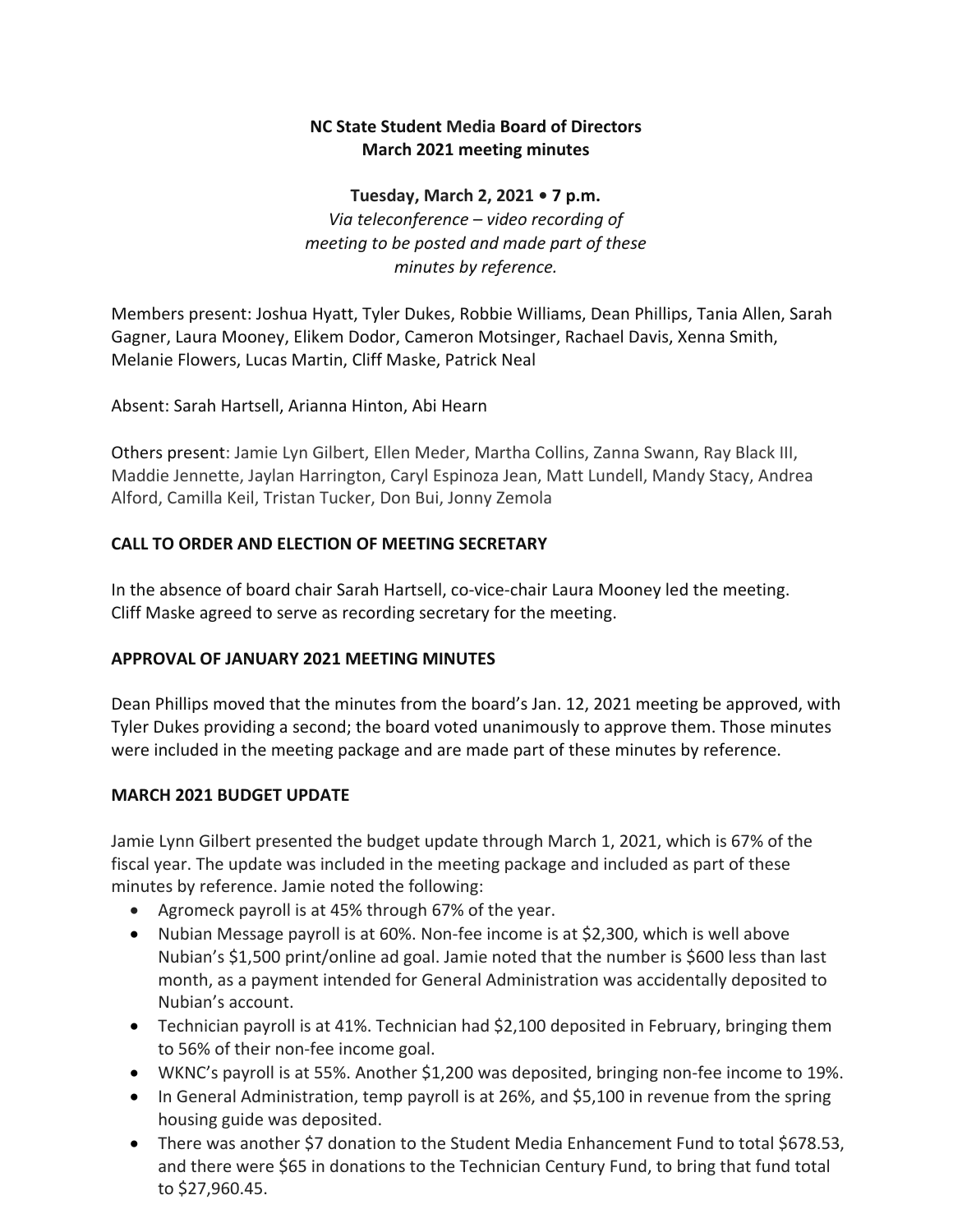#### **APPOINTMENTS OF 2021-2022 SENIOR LEADERS**

Each of Student Media's advisory boards made their recommendations for the top leaders at each Student Media organization for the 2021-2022 academic year.

- On behalf of the Annual Publications Advisory Board, Cameron Motsinger recommended Don Bui and Mandy Stacy be hired as co-editors-in-chief of Agromeck for 2021-2022. The board unanimously approved the recommendation.
- Camilla Keil be hired as editor-in-chief of Windhover for 2021-2022. The board • On behalf of the Annual Publications Advisory Board, Xenna Smith recommended unanimously approved the recommendation.
- On behalf of the Broadcast Advisory Board, Dean Phillips recommended Maddie Jennette be hired as general manager of WKNC 88.1 FM HD-1/HD-2 for 2021-2022 with the recommendation that she learn more about the Student Business and Marketing Office and how it can assist WKNC in its marketing efforts. The board unanimously approved the recommendation.
- On behalf of the Student Business Office Advisory Board, Robbie Williams recommended Jonny Zemola be hired as general manager of the Student Business and Marketing Office for 2021-2022. The board unanimously approved the recommendation.
- On behalf of the Newspapers Advisory Board, Elikem Dodor recommended Andrea Alford be hired as editor-in-chief of Nubian Message for 2021-2022. The board unanimously approved the recommendation.
- Harrington be hired as editor-in-chief of Technician for 2021-2022. The board • On behalf of the Newspapers Advisory Board, Rachael Davis recommended Jaylan unanimously approved the recommendation.

#### **ROUNDABOUT VACANCY**

Ellen Meder discussed the 2021-2022 editor-in-chief position, which drew no applicants during the application-and-interview cycle. She said she would be re-working the standard call for applications to include more details about the position. She asked the senior leaders to help her distribute it to their respective staffs, and also said she would be sending it to various campus partners, including the African American Cultural Center, the journalism minor instructors, the English Department, Art + Design and any student clubs which might have members with the interest and skills to apply. She said that she was hesitant to advertise the position in the Technician's weekly newsletter or other, outward-facing methods just yet, but she said that could be a direction we pivot if we need to in the future. In response from a question from Laura about timing, Ellen asked the senior leaders to stand by for the updated flyer and call for applicants before sending out any notices to their respective staffs.

#### **UPDATE: KIOSKS**

 Patrick Neal said that after a number of parts-related delays that had been exaggerated by pandemic-related supply backlogs, the kiosks were about a week away from installation. He said he had visited the fabrication shop yesterday and that he was pleased with how they had turned out. He said once the kiosks were installed and he had had a chance to take some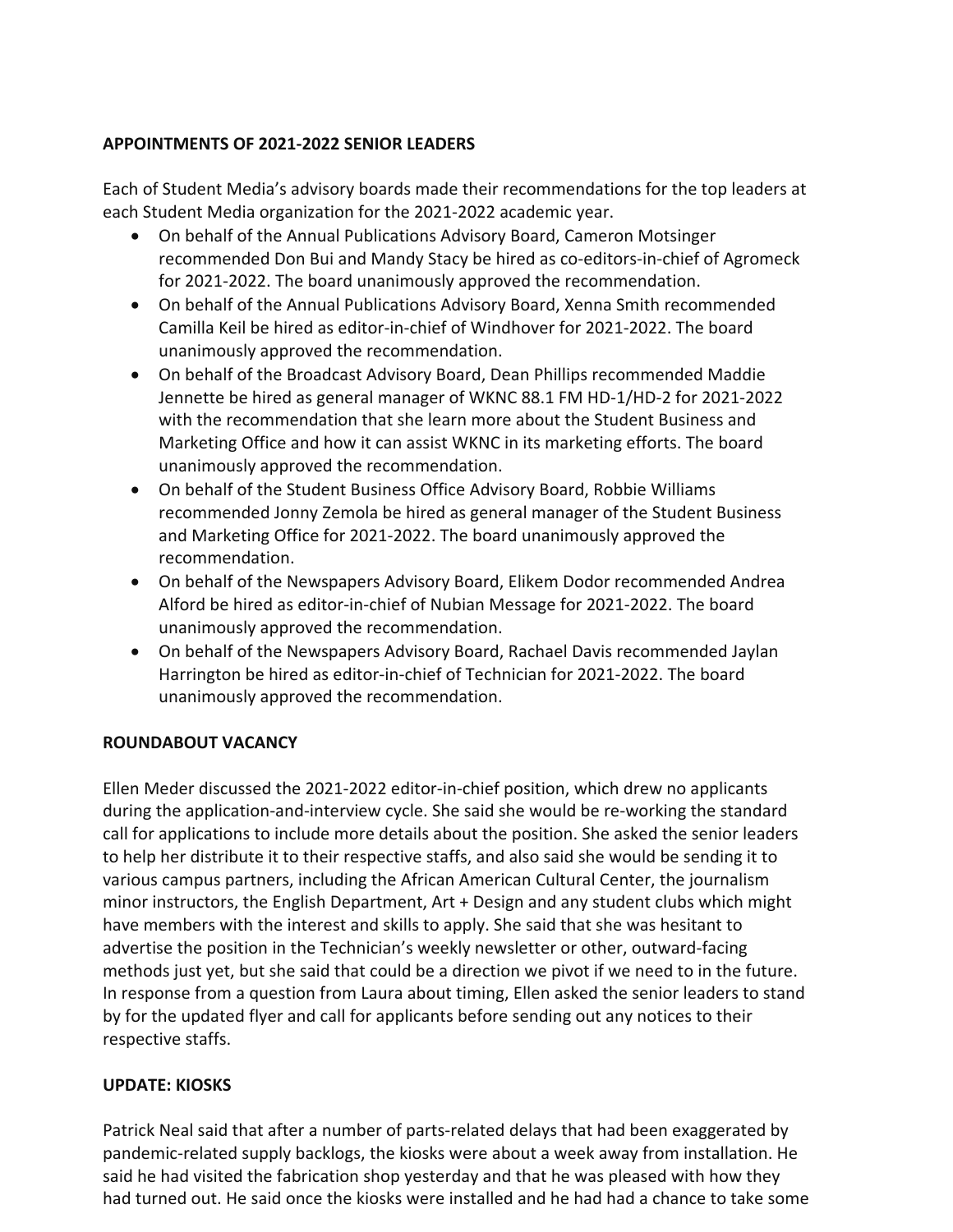photographs he would be publicizing them to departments in DASA and elsewhere who send out a news release as part of a "soft grand opening" for the service. would be the most likely to utilize the outdoor advertising panels. He said he also planned to

 In response to a question from Laura, Patrick said he pitched the "winning design" from the proposals the board saw from the graduate Industrial Design class last spring to the University Architect's Office, but unfortunately that office would only approve replacement kiosks that were very similar in appearance to the ones currently in place. He did add, however, that the new kiosks will be much improved, from the door mechanisms to the addition of stronger Lexan side panels, and should last for many years.

### **UPDATE: ELECTED STUDENT BOARD SEATS FOR 2021-2022**

 and let them know that they were responsible for appointing students to fill those seats. He Patrick said that despite advertising the positions through various means, no one had run for any of the three at-large student seats on the board for 2021-2022. That being the case, he said he would reach out to whoever was elected Student Body President later this semester noted that the appointees could not be active members of Student Government or Student Media, but that any student who did not fall in either category was eligible to serve, regardless of class or major. He once again encouraged the student leaders to let him know if any of them knew a student colleague who would be a good board member, saying that he would prefer to approach the future SBP with possible suggestions in hand. Jamie thanked those outlets who helped publicize the position through their various platforms.

## **UPDATE: LOSS OF BOARD CHAIR**

 meetings this semester and would thus be unable to attend any of the spring board Patrick said that Sarah Hartsell had notified him that she had a class conflict with the board meetings. That being the case, he told Laura that she and fellow co-chair Abi Hearn should be prepared to decide who would chair the board's final regular meeting of the academic year in April.

## **REMINDER: DAY OF GIVING**

Zanna Swann reminded the student leaders of the Day of Giving set for March 24. She said donors would be able to give to the Student Media Enhancement Fund and the Technician Century Fund. She noted that our groups would be listed and searchable on the main Day of Giving drop-down menu.

## **QUESTION TO TABLE: DIVISION OF FUNDS FOR STUDENT ORGANIZATIONS**

Patrick said Student Media had an opportunity to set up separate donor funds for each group but that he wanted the board to approve such an action before he did so. That means that in addition to the Student Media Enhancement Fund and the Technician Century Fund, donors could give money to a specific organization with the assurance that those funds would be spent on the organization they preferred. Patrick said Jamie had sent an inquiry out to the College Media Association and College Broadcasters, Inc. email lists, and that virtually everyone who replied said that they had specific funds for each of their groups, and that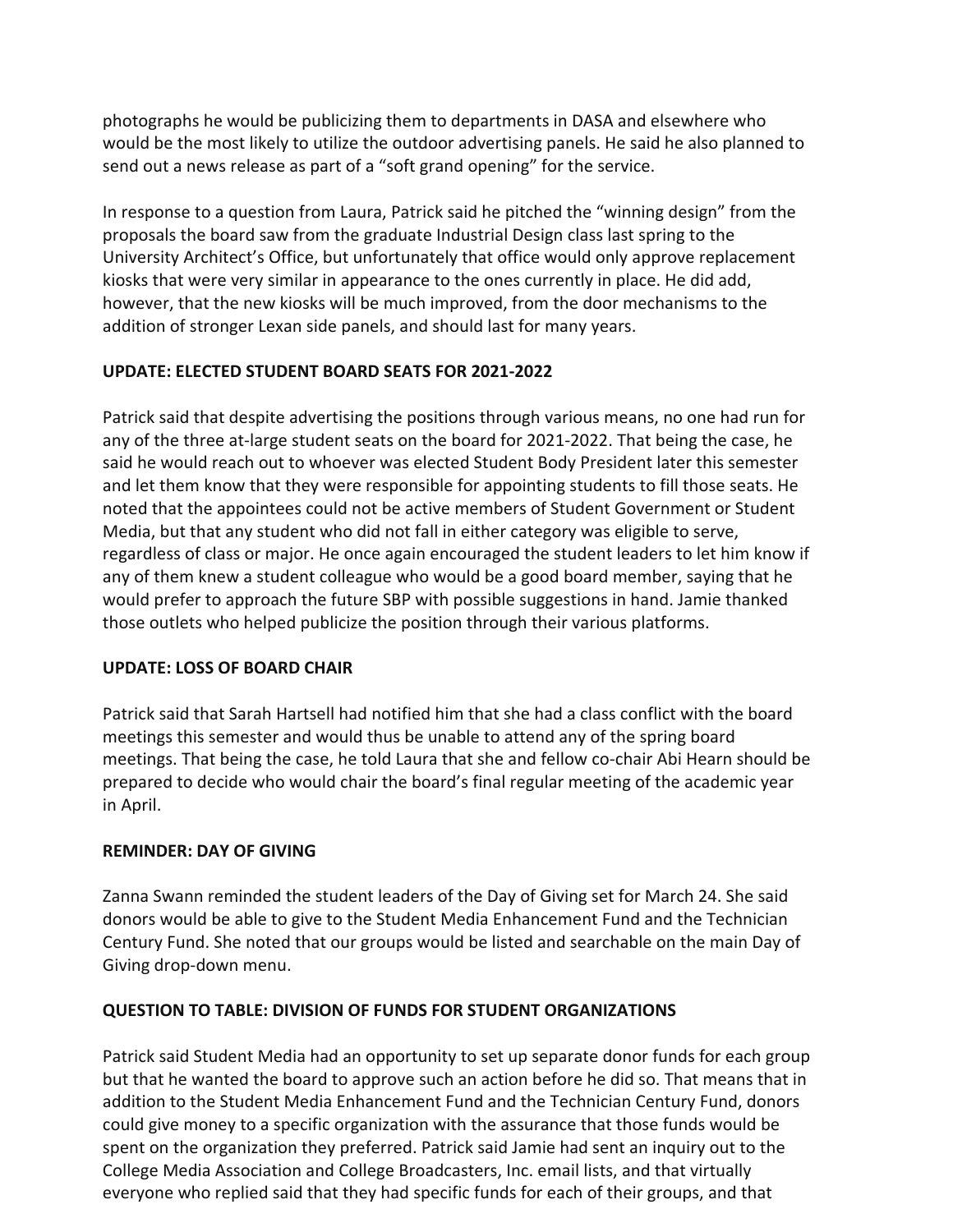they'd found alumni far more willing to give money to their specific former organization than to the program as a whole. Tyler asked what the downside would be to such a change, and Patrick replied that some groups, with larger alumni bases, would have an advantage with separate funds, and that in future times of crisis the group with the largest pool of donations might not necessarily be the group that needed help. While Patrick originally proposed that the board table the proposal for a fuller discussion in April, sufficient consensus emerged during the group discussion to call the question and make a decision. Laura asked if such funds could be set up by this year's Day of Giving, and Patrick replied that they would not have enough time. In the end, Tyler made a motion to establish separate donor funds and Dean seconded it. The board unanimously approved the motion.

#### REPORT ADDENDA

Each organization's written board report was included as part of the meeting package and is included as part of these minutes by reference. Addenda to those reports included the following:

- Cameron said Agromeck was waiting on proofs from their last deadline, as the most recent set was delayed due to winter storm-related power outages in Texas. She said the staff also met with the yearbook company today (March 2) to make some decisions on the cover and set up a timeline for completing it. Otherwise, she said Agromeck did well at this year's NCCMA awards, winning the following awards: Best of Show, first place in Student Life Copy, third place in Student Life Copy, first place in Photography, honorable mention in Photography, first place in Inside Spread Design, second place in Inside Spread Design, first place in Sports Copy and second place in Sports Copy.
- Lucas Martin said the Student Business and Marketing Office had a good meeting with their counterparts at the University of South Carolina's Garnet Media Group, including an after-meeting session with a USC alum who was a sales professional in the field.
- Elikem noted that the Nubian Message had won two awards from the North Carolina College Media Association over the weekend. She said she won a first-place award for Best One- or Two-Page Spread, and Nick Faulkner won a third-place award for a photograph.
- Cliff Maske said that he had been making progress on Roundabout's website until the university IT staffer he was working with left NC State, which had set the project back.
- • Rachael said Technician won a number of awards in the NCCMA competition, Large Campus Online News, one first place and one honorable mention in Digital including Best of Show in the Large Campus Newspaper division, Best of Show for Storytelling, a third place award in Feature Writing, a third place award in News Writing, an honorable mention in Sports Writing and third place in Opinion Writing. Rachael also noted that she and Elikem were working together to organize this year's Student Media debate among student body president and vice president candidates.
- Xenna said Windhover also earned a Best of Show award at the NCCMA competition, as well as second place awards in both the Fiction and Poetry categories and third place for Best Two-Page Spread. On a separate note, she said two teachers from Athens Drive High School had reached out to get extra copies of Windhover for use in their yearbook and advertising and design classes. Xenna said that during the course of the conversation she offered to speak to the students, and the instructors jumped at the chance, so now Xenna and current design editor Emma Carter were planning to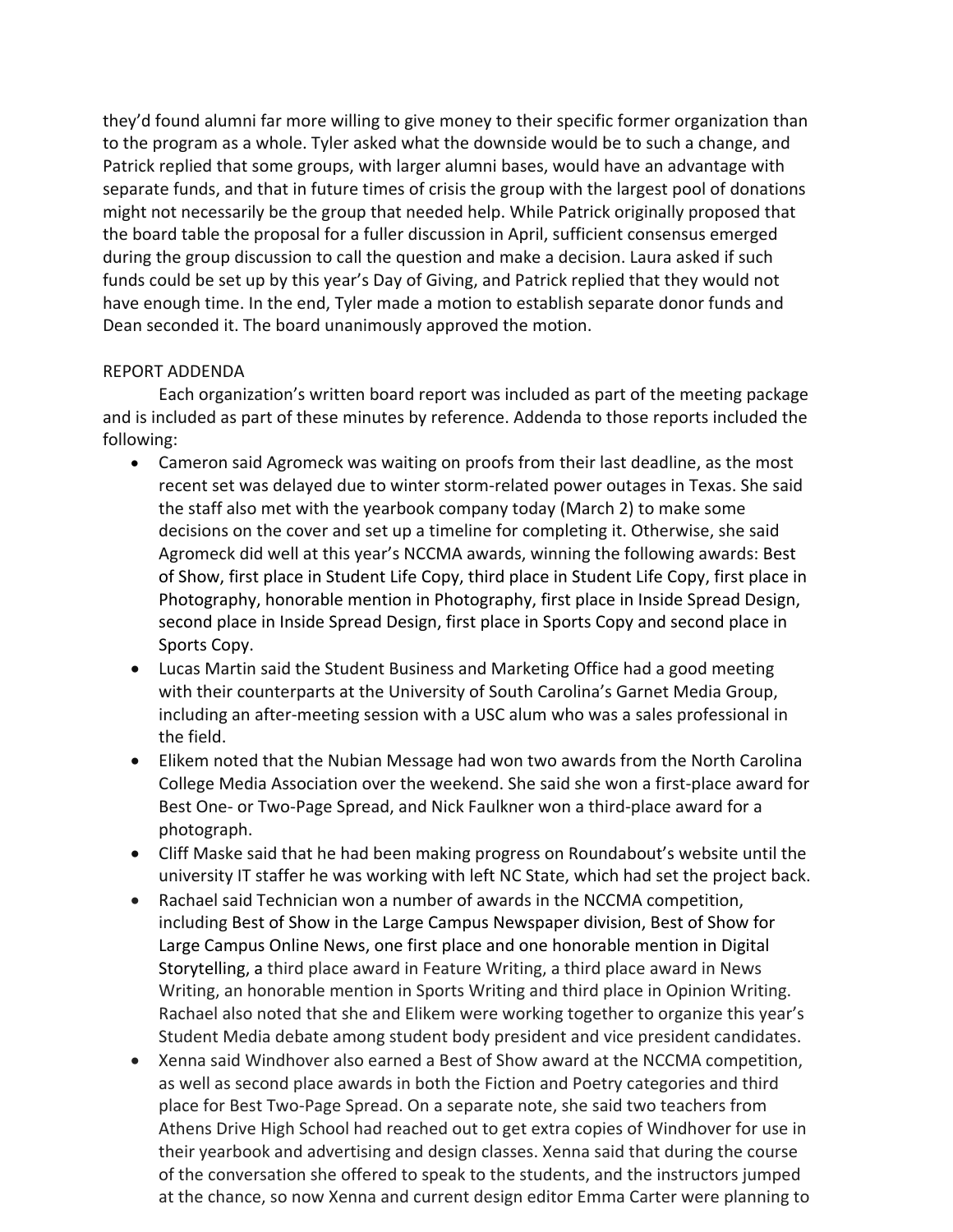speak to them about both college publications and more advanced design techniques.

 focusing on the Chadwick Seagraves story. They said they had been working with • Laura said they and the station's public affairs director were working on a piece Jamie and Patrick to make sure they were proceeding on solid legal footing and that they felt good about where they were with the piece. They said interviews would begin this week and continue next week.

#### **ADJOURN**

 There being no need for an executive session, Dean moved to adjourn and Tyler seconded. The meeting was adjourned at 7:40 p.m.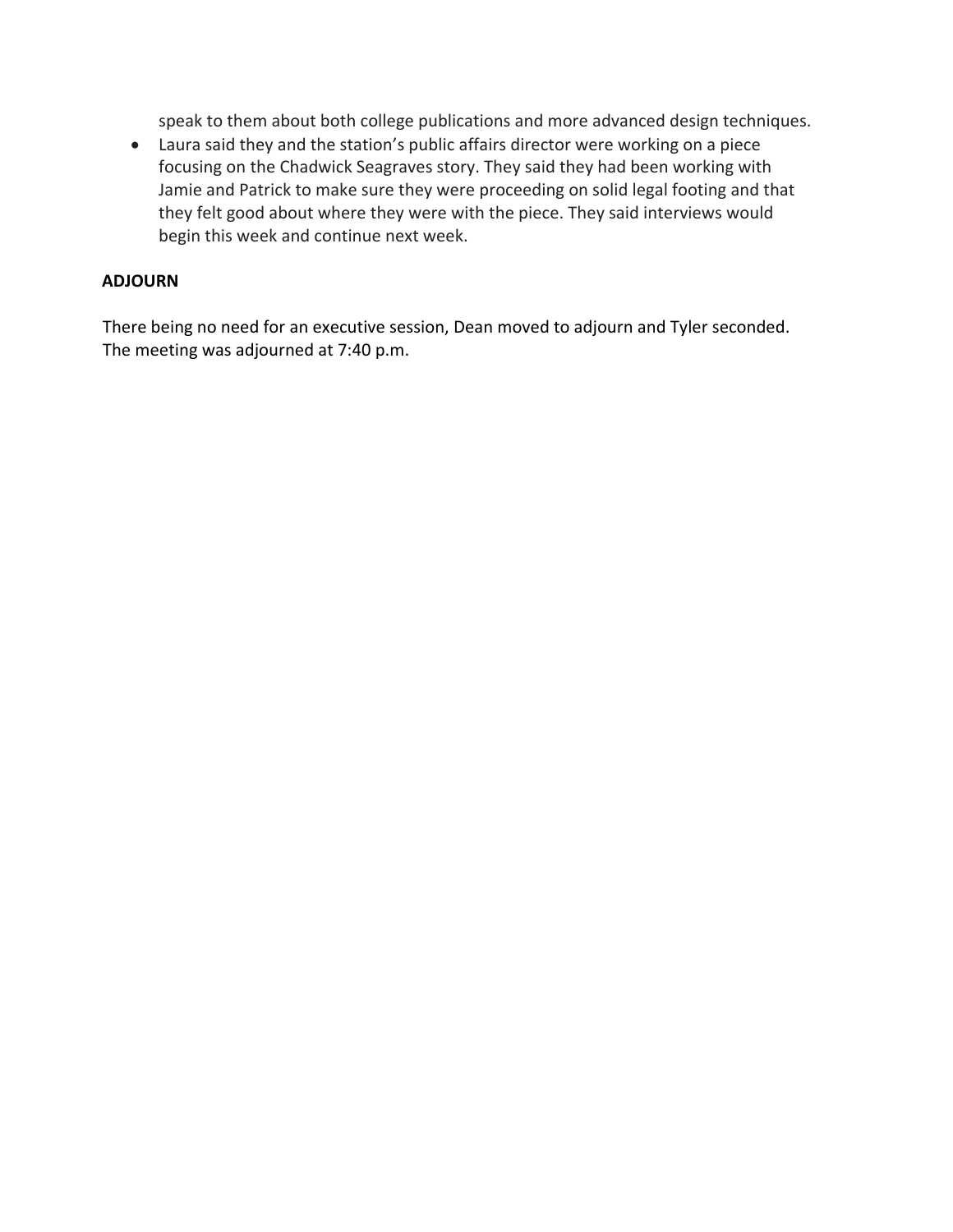#### **2021-2022 STUDENT MEDIA BUDGET**

|                         | 2020-2021         |    | 2021-2022     | <b>Budget</b>     |                               |                          |                |
|-------------------------|-------------------|----|---------------|-------------------|-------------------------------|--------------------------|----------------|
|                         | <b>Budget</b>     |    | <b>Budget</b> | <b>Difference</b> |                               |                          |                |
| <b>OVERALL</b>          |                   |    |               |                   |                               |                          |                |
| <b>Income</b>           |                   |    |               |                   |                               | 2020-2021                | 2021-2022      |
| Non-fee income          | \$<br>133,900.00  | \$ | 117,200.00    | 88%               | <b>TECHNICIAN</b>             | <b>Budget</b>            | <b>Budget</b>  |
| Student fees            | \$<br>729,650.00  | \$ | 765,000.00    | 105%              | Income                        |                          |                |
| <b>TOTAL</b>            | \$<br>863,550.00  | \$ | 882,200.00    | 102%              | Non-fee income                | \$<br>52,000.00          | \$<br>38,000.  |
|                         |                   |    |               |                   | Student fees                  | \$<br>103,775.00         | \$<br>120,395. |
| Expenditures            |                   |    |               |                   | <b>TOTAL</b>                  | \$<br>155,775.00         | \$<br>158,395. |
| Payroll                 | \$<br>652,100.00  | \$ | 665,300.00    | 102%              |                               |                          |                |
| Supplies                | \$<br>14,640.00   | \$ | 12,320.00     | 84%               | Expenditures                  |                          |                |
|                         |                   |    |               | 297%              |                               |                          |                |
| Leadership development  | \$<br>10,550.00   | \$ | 31,350.00     |                   | Payroll                       | \$<br>106,500.00         | \$<br>110,200. |
| Admin service charge    | \$<br>87,500.00   | \$ | 102,900.00    | 118%              | Supplies                      | \$<br>400.00             | \$<br>500.     |
| Current services        | \$<br>94,245.00   | \$ | 95,770.00     | 102%              | Leadership development        | \$<br>1,895.00           | \$<br>5,195.   |
| Fixed charges           | \$<br>27,215.00   | \$ | 24,140.00     | 89%               | Admin service charge          | \$<br>17,900.00          | \$<br>12,870.  |
| Contracted services     | \$<br>5,000.00    | \$ | 5,000.00      | 100%              | Current services              | \$<br>21,500.00          | \$<br>22,050.  |
| Capital outlay          | \$<br>22,300.00   | ፍ  | 19,500.00     | 87%               | Fixed charges                 | \$<br>7,580.00           | \$<br>7,580.   |
| <b>TOTAL</b>            | \$<br>913,550.00  | \$ | 956,280.00    | 105%              | <b>TOTAL</b>                  | \$<br>155,775.00         | \$<br>158,395. |
| Net                     | \$<br>(50,000.00) | \$ | (74,080.00)   |                   | Net                           | \$                       | \$             |
|                         |                   |    |               |                   |                               |                          |                |
| <b>AGROMECK</b>         |                   |    |               |                   | <b>WINDHOVER</b>              |                          |                |
| Income                  |                   |    |               |                   | Income                        |                          |                |
| Non-fee income          | \$<br>9,000.00    | \$ | 9,000.00      | 100%              | Non-fee income                | \$                       | \$             |
| Student fees            | \$<br>37,605.00   | \$ | 41,425.00     | 110%              | Student fees                  | \$<br>22,615.00          | \$<br>24,085.  |
| <b>TOTAL</b>            | \$<br>46,605.00   | \$ | 50,425.00     | 108%              | <b>TOTAL</b>                  | \$<br>22,615.00          | \$<br>24,085.  |
| Expenditures            |                   |    |               |                   | Expenditures                  |                          |                |
| Payroll                 | \$<br>28,100.00   | \$ | 28,100.00     | 100%              | Payroll                       | \$<br>6,600.00           | \$<br>6,600.   |
| Supplies                | \$<br>700.00      | \$ | 700.00        | 100%              | <b>Supplies</b>               | \$<br>750.00             | \$<br>750.     |
|                         | \$                | \$ |               | 238%              | Leadership development        |                          |                |
| Leadership development  | 1,880.00          |    | 4,480.00      | 141%              |                               | \$<br>905.00<br>2,100.00 | \$<br>1,965    |
| Admin service charge    | \$<br>3,600.00    | \$ | 5,070.00      |                   | Admin service charge          | \$                       | \$<br>2,680.   |
| <b>Current services</b> | \$<br>11,260.00   | \$ | 11,010.00     | 98%               | <b>Current services</b>       | \$<br>11,050.00          | \$<br>10,800.  |
| Fixed charges           | \$<br>1,065.00    | \$ | 1,065.00      | 100%              | Fixed charges                 | \$<br>1,210.00           | \$<br>1,290.   |
| <b>TOTAL</b>            | \$<br>46,605.00   | \$ | 50,425.00     | 108%              | <b>TOTAL</b>                  | \$<br>22,615.00          | \$<br>24,085.  |
| Net                     | \$                | \$ |               |                   | Net                           | \$                       | \$             |
| <b>NUBIAN MESSAGE</b>   |                   |    |               |                   | <b>WKNC</b>                   |                          |                |
| Income                  |                   |    |               |                   | Income                        |                          |                |
|                         |                   |    |               | 129%              |                               |                          |                |
| Non-fee income          | \$<br>3,500.00    | \$ | 4,500.00      |                   | Non-fee income                | \$<br>41,400.00          | \$<br>36,700.  |
| Student fees            | \$<br>18,580.00   | \$ | 20,200.00     | 109%              | Student fees                  | \$<br>45,110.00          | \$<br>57,550.  |
| <b>TOTAL</b>            | \$<br>22,080.00   | \$ | 24,700.00     | 112%              | <b>TOTAL</b>                  | \$<br>86,510.00          | \$<br>94,250.  |
| Expenditures            |                   |    |               |                   | Expenditures                  |                          |                |
|                         |                   |    |               |                   |                               |                          |                |
| Payroll                 | \$<br>11,000.00   | \$ | 11,000.00     | 100%              | Payroll                       | \$<br>59,300.00          | \$<br>58,600.  |
| <b>Supplies</b>         | \$<br>200.00      | \$ | 200.00        | 100%              | <b>Supplies</b>               | \$<br>2,500.00           | \$<br>2,000.   |
| Leadership development  | \$<br>1,180.00    | \$ | 3,430.00      | 291%              | Leadership development        | \$<br>830.00             | \$<br>4,090.   |
| Admin service charge    | \$<br>2,000.00    | \$ | 2,210.00      | 111%              | Admin service charge          | \$<br>7,700.00           | \$<br>10,990.  |
| <b>Current services</b> | \$<br>6,500.00    | \$ | 6,750.00      | 104%              | Current services              | \$<br>6,400.00           | \$<br>7,050.   |
| Fixed charges           | \$<br>1,200.00    | \$ | 1,110.00      | 93%               | Fixed charges                 | \$<br>9,780.00           | \$<br>11,520.  |
| <b>TOTAL</b>            | \$<br>22,080.00   | \$ | 24,700.00     | 112%              | Contracted services           | \$                       | \$             |
|                         |                   |    |               |                   | <b>TOTAL</b>                  | \$<br>86,510.00          | \$<br>94,250.  |
| Net                     | \$<br>٠           | \$ |               |                   |                               |                          |                |
|                         |                   |    |               |                   | Net                           | \$                       | \$             |
| <b>ROUNDABOUT</b>       |                   |    |               |                   | <b>GENERAL ADMINISTRATION</b> |                          |                |
| Income                  |                   |    |               |                   | Income                        |                          |                |
| Non-fee income          | \$<br>28,000.00   | \$ | 29,000.00     | 104%              | Non-fee income                | \$                       | \$             |
| Student fees            | \$                | \$ |               |                   | Student fees                  | \$<br>501,965.00         | \$<br>501,345. |
| <b>TOTAL</b>            | \$<br>28,000.00   | \$ | 29,000.00     | 104%              | <b>TOTAL</b>                  | \$<br>501,965.00         | \$<br>501,345. |
|                         |                   |    |               |                   |                               |                          |                |
| Expenditures            |                   |    |               |                   | Expenditures                  |                          |                |
| Payroll                 | \$<br>3,700.00    | \$ | 3,700.00      | 100%              | FTE salaries + all benefits   | \$<br>395,200.00         | \$<br>407,100. |
| <b>Supplies</b>         | \$<br>200.00      | \$ | 200.00        | 100%              | Temp payroll                  | \$<br>41,700.00          | \$<br>40,000.  |
| Leadership development  | \$<br>760.00      | \$ | 760.00        | 100%              | <b>Supplies</b>               | \$<br>9,890.00           | \$<br>7,970.   |
| Admin service charge    | \$<br>500.00      | \$ | 1,630.00      | 326%              | Leadership development        | \$<br>3,100.00           | \$<br>11,430.  |
| Current services        | \$<br>14,225.00   | \$ | 14,000.00     | 98%               | Admin service charge          | \$<br>53,700.00          | \$<br>67,450.  |
| Fixed charges           | \$<br>225.00      | \$ | 475.00        | 211%              | Current services              | \$<br>23,310.00          | \$<br>24,110.  |
| <b>TOTAL</b>            | \$<br>19,610.00   | \$ | 20,765.00     | 106%              | Fixed charges                 | \$<br>6,155.00           | 1,100.         |
|                         |                   |    |               |                   |                               |                          | \$             |
|                         |                   |    |               |                   | Contracted services           | \$<br>5,000.00           | \$<br>5,000.   |
| Net                     | \$<br>8,390.00    | \$ | 8,235.00      |                   | Capital outlay                | \$<br>22,300.00          | \$<br>19,500.  |

|                                                 |          | 2020-2021             |          | 2021-2022             | Budget            |
|-------------------------------------------------|----------|-----------------------|----------|-----------------------|-------------------|
| <b>TECHNICIAN</b><br>Income                     |          | Budget                |          | Budget                | <b>Difference</b> |
| Non-fee income                                  | \$       | 52,000.00             | \$       | 38,000.00             | 73%               |
| Student fees                                    | \$       | 103,775.00            | \$       | 120,395.00            | 116%              |
| <b>TOTAL</b>                                    | \$       | 155,775.00            | \$       | 158,395.00            | 102%              |
| Expenditures                                    |          |                       |          |                       |                   |
| Payroll                                         | \$       | 106,500.00            | \$       | 110,200.00            | 103%              |
| Supplies                                        | \$       | 400.00                | \$       | 500.00                | 125%<br>274%      |
| Leadership development<br>Admin service charge  | \$<br>\$ | 1,895.00<br>17,900.00 | \$<br>\$ | 5,195.00<br>12,870.00 | 72%               |
| <b>Current services</b>                         | \$       | 21,500.00             | \$       | 22,050.00             | 103%              |
| Fixed charges                                   | \$       | 7,580.00              | \$       | 7,580.00              | 100%              |
| <b>TOTAL</b>                                    | \$       | 155,775.00            | \$       | 158,395.00            | 102%              |
| Net                                             | \$       |                       | \$       |                       |                   |
| <b>WINDHOVER</b>                                |          |                       |          |                       |                   |
| Income                                          |          |                       |          |                       |                   |
| Non-fee income                                  | \$       |                       | \$       |                       |                   |
| Student fees                                    | \$       | 22,615.00             | \$       | 24,085.00             | 107%              |
| <b>TOTAL</b>                                    | \$       | 22,615.00             | \$       | 24,085.00             | 107%              |
| Expenditures                                    |          |                       |          |                       |                   |
| Payroll                                         | \$       | 6,600.00              | \$       | 6,600.00              | 100%              |
| Supplies                                        | \$       | 750.00                | \$       | 750.00                | 100%              |
| Leadership development                          | \$       | 905.00                | \$       | 1,965.00              | 217%              |
| Admin service charge                            | \$       | 2,100.00              | \$       | 2,680.00              | 128%              |
| <b>Current services</b><br><b>Fixed charges</b> | \$<br>\$ | 11,050.00             | \$<br>\$ | 10,800.00<br>1,290.00 | 98%<br>107%       |
| <b>TOTAL</b>                                    | \$       | 1,210.00<br>22,615.00 | \$       | 24,085.00             | 107%              |
|                                                 |          |                       |          |                       |                   |
| Net                                             | \$       |                       | \$       |                       |                   |
| <b>WKNC</b>                                     |          |                       |          |                       |                   |
| Income                                          |          |                       |          |                       |                   |
| Non-fee income                                  | \$       | 41,400.00             | \$       | 36,700.00             | 89%               |
| Student fees                                    | \$       | 45,110.00             | \$       | 57,550.00             | 128%              |
| <b>TOTAL</b>                                    | \$       | 86,510.00             | \$       | 94,250.00             | 109%              |
| Expenditures                                    |          |                       |          |                       |                   |
| Payroll                                         | \$       | 59,300.00             | \$       | 58,600.00             | 99%               |
| Supplies                                        | \$       | 2,500.00              | \$       | 2,000.00              | 80%               |
| Leadership development                          | \$       | 830.00                | \$       | 4,090.00              | 493%              |
| Admin service charge<br><b>Current services</b> | \$<br>\$ | 7,700.00<br>6,400.00  | \$<br>\$ | 10,990.00<br>7,050.00 | 143%<br>110%      |
| <b>Fixed charges</b>                            | \$       | 9,780.00              | \$       | 11,520.00             | 118%              |
| Contracted services                             | \$       |                       | \$       |                       |                   |
| <b>TOTAL</b>                                    | \$       | 86,510.00             | \$       | 94,250.00             | 109%              |
| Net                                             | \$       |                       | \$       |                       |                   |
| <b>GENERAL ADMINISTRATION</b>                   |          |                       |          |                       |                   |
| Income                                          |          |                       |          |                       |                   |
| Non-fee income                                  | \$       |                       | \$       |                       |                   |
| <b>Student fees</b>                             | \$       | 501,965.00            | \$       | 501,345.00            | 100%              |
| TOTAL                                           | \$       | 501,965.00            | \$       | 501,345.00            | 100%              |
| Expenditures                                    |          |                       |          |                       |                   |
| FTE salaries + all benefits                     | \$       | 395,200.00            | \$       | 407,100.00            | 103%              |
| Temp payroll                                    | \$       | 41,700.00             | \$       | 40,000.00             | 96%               |
| Supplies                                        | \$       | 9,890.00              | \$       | 7,970.00              | 81%               |
| Leadership development                          | \$       | 3,100.00              | \$       | 11,430.00             | 369%              |
| Admin service charge                            | \$       | 53,700.00             | \$       | 67,450.00             | 126%              |
| Current services<br>Fixed charges               | \$<br>\$ | 23,310.00<br>6,155.00 | \$<br>\$ | 24,110.00<br>1,100.00 | 103%<br>18%       |
| Contracted services                             | \$       | 5,000.00              | \$       | 5,000.00              | 100%              |
| Capital outlay                                  | \$       | 22,300.00             | \$       | 19,500.00             | 87%               |
| <b>TOTAL</b>                                    | \$       | 560,355.00            | \$       | 583,660.00            | 104%              |

 $$ (58,390.00)$ 

Net \$ (58,390.00) \$ (82,315.00)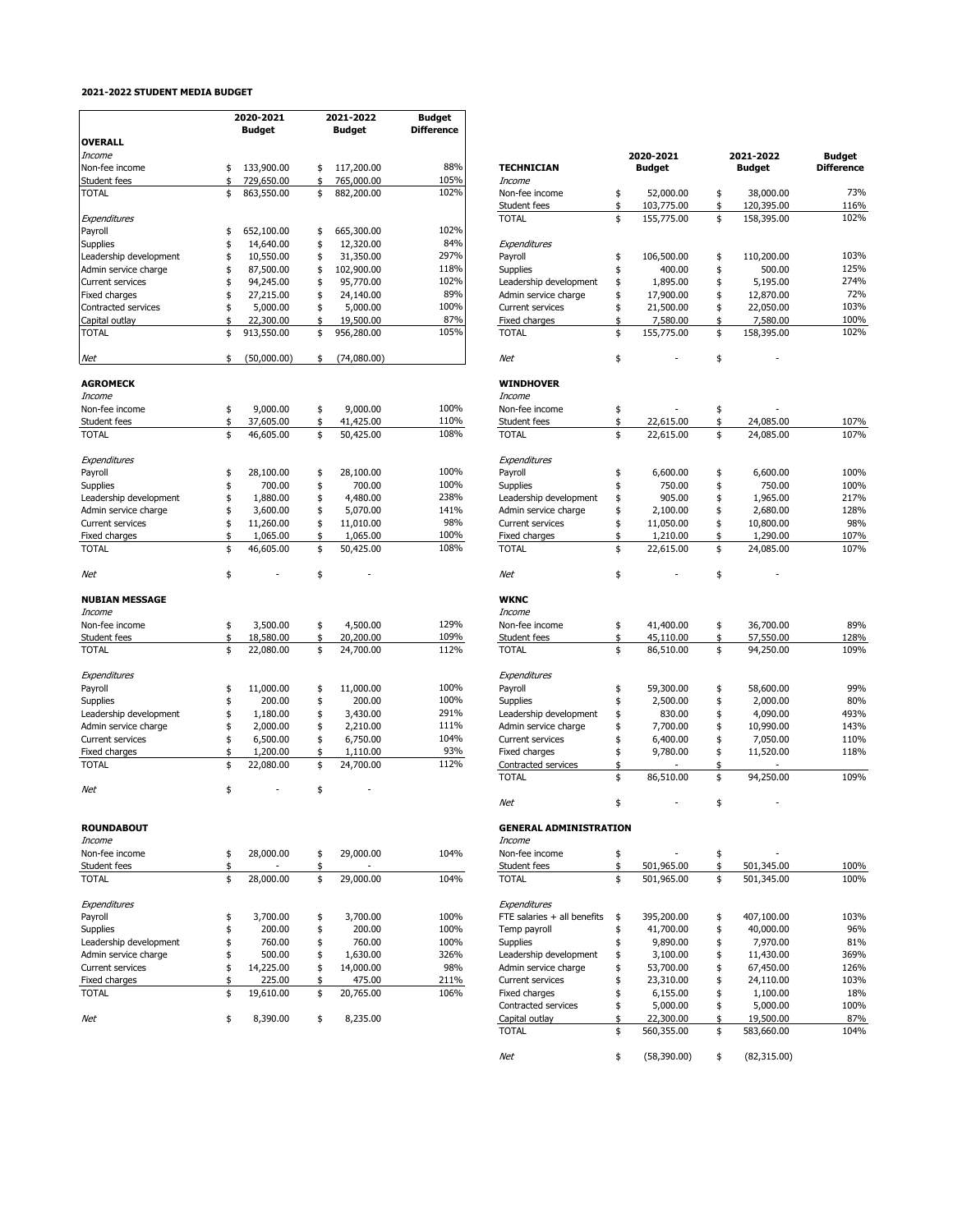# STUDENT MEDIA BUDGET V. ACTUAL

PERCENT THROUGH FISCAL YEAR: 75%

DATE: April 1, 2021

|                         |                           | <b>GENERAL ADMIN</b> |    |            |         |  |  |  |  |  |
|-------------------------|---------------------------|----------------------|----|------------|---------|--|--|--|--|--|
|                         |                           | <b>Budget</b>        |    | Actual     | Percent |  |  |  |  |  |
| FTE salaries + benefits | \$                        | 395,200.00           | \$ | 291,772.12 | 74%     |  |  |  |  |  |
| Temp payroll            | \$                        | 41,700.00            | \$ | 12,594.30  | 30%     |  |  |  |  |  |
| <b>Supplies</b>         | \$                        | 9,890.00             | \$ | 3,394.20   | 34%     |  |  |  |  |  |
| Leadership develop.     | \$                        | 3,100.00             | \$ | 315.00     | 10%     |  |  |  |  |  |
| Admin service charges   | \$                        | 97,300.00            | \$ | 97,265.83  | 100%    |  |  |  |  |  |
| <b>Current services</b> | \$                        | 23,310.00            | \$ | 10,435.80  | 45%     |  |  |  |  |  |
| Fixed charges           | \$                        | 6,155.00             | \$ | 1,326.67   | 22%     |  |  |  |  |  |
| Contracted services     | \$                        | 5,000.00             | \$ | 250.00     | 5%      |  |  |  |  |  |
| Capital outlay          | \$                        | 22,300.00            | \$ | 6,508.44   | 29%     |  |  |  |  |  |
| <b>TOTAL</b>            | $\overline{\mathfrak{s}}$ | 603,955.00           | \$ | 423,862.36 | 70%     |  |  |  |  |  |
| Non-fee income          | \$                        |                      | \$ | 5,570.00   |         |  |  |  |  |  |
| Fee income              | \$                        | 501,965.00           | \$ | 507,023.66 | 68.80%  |  |  |  |  |  |
| TOTAL                   | \$                        | 501,965.00           | \$ | 512,593.66 | 102%    |  |  |  |  |  |
| Profit/Loss             | \$                        | (101, 990.00)        |    |            |         |  |  |  |  |  |

|                            |                           |              |               | <b>OVERALL</b> |         |
|----------------------------|---------------------------|--------------|---------------|----------------|---------|
|                            |                           | Budget       |               | Actual         | Percent |
| FTE salaries + benefits    | \$                        | 395,200.00   | \$            | 291,772.12     | 74%     |
| Temp payroll               |                           | 256,900.00   | \$            | 128,532.11     | 50%     |
| <b>Supplies</b>            |                           | 14,640.00    |               | 5,030.48       | 34%     |
| Leadership develop.        |                           | 10,550.00    | \$<br>\$      | 1,375.00       | 13%     |
| Admin service charges      |                           | 131,100.00   | \$            | 129,942.49     | 99%     |
| Current services           |                           | 94,020.00    | \$            | 32,285.58      | 34%     |
| Fixed charges              |                           | 27,215.00    | \$            | 17,861.28      | 66%     |
| Contracted services        |                           | 5,000.00     | \$            | 250.00         | 5%      |
| Capital outlay             | \$\$\$\$\$\$\$\$          | 22,300.00    | \$            | 6,508.44       | 29%     |
| <b>TOTAL EXPENSES</b>      | $\overline{\mathfrak{s}}$ | 956,925.00   | \$            | 613,557.50     | 64%     |
| Non-fee income             |                           | 133,900.00   | \$            | 73,024.47      | 55%     |
| Fee income                 |                           | 729,650.00   | \$            | 737,003.20     | 101%    |
| Interest income            |                           |              | \$            | 112.93         |         |
| Food purchases             | \$\$\$\$\$                |              |               |                |         |
| TOTAL INCOME               |                           | 863,550.00   | $\frac{1}{3}$ | 810,140.60     | 94%     |
| Net Profit/Loss            | \$                        | (93, 375.00) |               |                |         |
| <b>SM Enhancement Fund</b> | \$                        | 1,924.82     |               | 663502         |         |

|                             |     |                       |      | <b>AGROMECK</b>          |          |                             |                      |      | <b>TECHNICIAN</b> |         |                                                       |                       |      | <b>GENERAL ADMIN</b> |         |
|-----------------------------|-----|-----------------------|------|--------------------------|----------|-----------------------------|----------------------|------|-------------------|---------|-------------------------------------------------------|-----------------------|------|----------------------|---------|
|                             |     | <b>Budget</b>         |      | <b>Actual</b>            | Percent  |                             | <b>Budget</b>        |      | <b>Actual</b>     | Percent |                                                       | <b>Budget</b>         |      | <b>Actual</b>        | Percent |
| Temp payroll                |     | 28,100.00             | -\$  | 15,521.14                | 55%      | Temp payroll                | 106,500.00           |      | 53,070.80         | 50%     | FTE salaries + benefits                               | 395,200.00 \$         |      | 291,772.12           | 74%     |
| <b>Supplies</b>             |     | 700.00                |      |                          | 0%       | <b>Supplies</b>             | 400.00               |      |                   | 0%      | Temp payroll                                          | 41,700.00 \$          |      | 12,594.30            | 30%     |
| Leadership develop.         |     | 1,880.00              |      | 485.00                   | 26%      | Leadership develop.         | 1,895.00             |      | 460.00            | 24%     | <b>Supplies</b>                                       | 9,890.00              |      | 3,394.20             | 34%     |
| Admin service charges       |     | 3,600.00              |      | 3,593.15                 | 100%     | Admin service charges       | 17,900.00            |      | 17,004.31         | 95%     | Leadership develop.                                   | 3,100.00              |      | 315.00               | 10%     |
| Current services            |     | 11,260.00             |      | 8,808.66                 | 78%      | Current services            | 21,500.00            |      | 4,674.23          | 22%     | Admin service charges                                 | 97,300.00             |      | 97,265.83            | 100%    |
| Fixed charges               |     | 1,065.00              |      | 956.43                   | 90%      | Fixed charges               | 7,580.00             |      | 6,996.18          | 92%     | Current services                                      | 23,310.00             |      | 10,435.80            | 45%     |
| <b>TOTAL</b>                | -\$ | 46,605.00             | -\$  | 29,364.38                | 63%      | <b>TOTAL</b>                | 155,775.00           | -\$  | 82,205.52         | 53%     | <b>Fixed charges</b>                                  | 6,155.00              | - \$ | 1,326.67             | 22%     |
|                             |     |                       |      |                          |          |                             |                      |      |                   |         | Contracted services                                   | $5,000.00$ \$         |      | 250.00               | 5%      |
| Non-fee income              |     | 9,000.00              |      | 9,877.56                 | 110%     | Non-fee income              | 52,000.00            | - \$ | 30,958.76         | 60%     | Capital outlay                                        | 22,300.00 \$          |      | 6,508.44             | 29%     |
| Fee income                  |     | 37,605.00             | \$   | 37,983.97                | 5.15%    | Fee income                  | 103,775.00           | -\$  | 104,820.81        | 14.22%  | <b>TOTAL</b>                                          | 603,955.00            | - \$ | 423,862.36           | 70%     |
| <b>TOTAL</b>                | -\$ | 46,605.00             | -\$  | 47,861.53                | 103%     | <b>TOTAL</b>                | 155,775.00           | -\$  | 135,779.57        | 87%     |                                                       |                       |      |                      |         |
| Profit/Loss                 |     |                       |      |                          |          | Profit/Loss                 |                      |      |                   |         | Non-fee income                                        |                       |      | 5,570.00             |         |
|                             |     |                       |      |                          |          |                             |                      |      |                   |         | Fee income                                            | 501,965.00            |      | 507,023.66           | 68.80%  |
|                             |     |                       |      | <b>NUBIAN MESSAGE</b>    |          |                             |                      |      | <b>WINDHOVER</b>  |         | <b>TOTAL</b>                                          | $501,965.00$ \$       |      | 512,593.66           | 102%    |
|                             |     | <b>Budget</b>         |      | <b>Actual</b>            | Percent  |                             | <b>Budget</b>        |      | Actual            | Percent | Profit/Loss                                           | (101, 990.00)         |      |                      |         |
|                             |     |                       |      |                          |          |                             |                      |      |                   |         |                                                       |                       |      |                      |         |
| Temp payroll                |     | 11,000.00             | -\$  | 7,195.61                 | 65%      | Temp payroll                | 6,600.00             | - \$ | 2,078.40          | 31%     |                                                       |                       |      |                      |         |
| <b>Supplies</b>             |     | 200.00                | -\$  |                          | 0%       | <b>Supplies</b>             | 750.00               | -\$  | 142.31            | 19%     |                                                       |                       |      |                      |         |
| Leadership develop.         |     | 1,180.00              |      | 115.00                   | 10%      | Leadership develop.         | 905.00               |      |                   | 0%      |                                                       |                       |      |                      |         |
| Admin service charges       |     | 2,000.00              |      | 1,918.12                 | 96%      | Admin service charges       | 2,100.00             |      | 2,075.35          | 99%     |                                                       |                       |      |                      |         |
| Current services            |     | 6,500.00              |      | 857.58                   | 13%      | Current services            | 11,050.00            |      | 78.84             | 1%      |                                                       |                       |      | <b>OVERALL</b>       |         |
| Fixed charges               |     | 1,200.00              |      | 314.00                   | 26%      | Fixed charges               | 1,210.00             |      | 109.00            | $9\%$   |                                                       | <b>Budget</b>         |      | Actual               | Percent |
| <b>TOTAL</b>                | -\$ | 22,080.00             | -\$  | 10,400.31                | 47%      | <b>TOTAL</b>                | \$<br>22,615.00 \$   |      | 4,483.90          | 20%     |                                                       |                       |      |                      |         |
|                             |     |                       |      |                          |          |                             |                      |      |                   |         | FTE salaries + benefits                               | 395,200.00 \$         |      | 291,772.12           | 74%     |
| Non-fee income              |     | 3,500.00              | - \$ | 2,373.50                 | 68%      | Non-fee income              |                      | -95  |                   |         | Temp payroll                                          | 256,900.00            | - \$ | 128,532.11           | 50%     |
| Fee income                  |     | 18,580.00             | \$   | 18,767.24                | 2.55%    | Fee income                  | 22,615.00            | - \$ | 22,842.91         | 3.10%   | <b>Supplies</b>                                       | 14,640.00             | - \$ | 5,030.48             | 34%     |
| <b>TOTAL</b>                |     | 22,080.00             | \$   | 21,140.74                | 96%      | <b>TOTAL</b>                | 22,615.00            | - \$ | 22,842.91         | 101%    | Leadership develop.                                   | 10,550.00             | - \$ | 1,375.00             | 13%     |
| Profit/Loss                 |     |                       |      |                          |          | Profit/Loss                 |                      |      |                   |         | Admin service charges                                 | 131,100.00            |      | 129,942.49           | 99%     |
|                             |     |                       |      |                          |          |                             |                      |      |                   |         | <b>Current services</b>                               | 94,020.00             |      | 32,285.58            | 34%     |
|                             |     |                       |      | <b>ROUNDABOUT</b>        |          |                             |                      |      | <b>WKNC</b>       |         | Fixed charges                                         | 27,215.00             |      | 17,861.28            | 66%     |
|                             |     | <b>Budget</b>         |      | Actual                   | Percent  |                             | <b>Budget</b>        |      | Actual            | Percent | Contracted services                                   | 5,000.00              | - \$ | 250.00               | 5%      |
|                             |     |                       |      |                          |          |                             |                      |      |                   |         | Capital outlay                                        | 22,300.00             |      | 6,508.44             | 29%     |
| Temp payroll                |     | 3,700.00              | -\$  | 231.38                   | 6%       | Temp payroll                | 59,300.00 \$         |      | 37,840.48         | 64%     | <b>TOTAL EXPENSES</b>                                 | 956,925.00 \$         |      | 613,557.50           | 64%     |
| Supplies                    |     | $200.00$ \$           |      | $\overline{\phantom{a}}$ | $0\%$    | Supplies                    | $2,500.00$ \$        |      | 1,493.97          | 60%     |                                                       |                       |      |                      |         |
| Leadership develop.         |     | 760.00                |      |                          | 0%       | Leadership develop.         | 830.00 \$            |      |                   | 0%      | Non-fee income                                        | 133,900.00 \$         |      | 73,024.47            | 55%     |
| Admin service charges       |     | 500.00                |      | 462.75                   | 93%      | Admin service charges       | 7,700.00             |      | 7,622.98          | 99%     | Fee income                                            | 729,650.00            |      | 737,003.20           | 101%    |
| Current services            |     | 14,000.00             |      | 4,586.75                 | 33%      | Current services            | 6,400.00             |      | 2,843.72          | 44%     | Interest income                                       |                       |      | 112.93               |         |
| Fixed charges               |     | 225.00                |      | 20.00                    | 9%       | Fixed charges               | 9,780.00             |      | 8,139.00          | 83%     | Food purchases                                        |                       |      |                      |         |
| <b>TOTAL</b>                | \$  | $19,385.00$ \$        |      | 5,300.88                 | 27%      | Contracted services         |                      |      |                   |         | TOTAL INCOME                                          | \$<br>863,550.00 \$   |      | 810,140.60           | 94%     |
|                             |     |                       |      |                          |          | <b>TOTAL</b>                | \$<br>$86,510.00$ \$ |      | 57,940.15         | 67%     |                                                       |                       |      |                      |         |
|                             |     |                       |      |                          |          |                             |                      |      |                   |         | Net Profit/Loss                                       | \$<br>(93, 375.00)    |      |                      |         |
|                             |     |                       |      |                          |          |                             |                      |      |                   |         |                                                       |                       |      |                      |         |
| Non-fee income              |     | 28,000.00             | -\$  | 14,531.25                | 52%      | Non-fee income              | 41,400.00 \$         |      | 9,713.40          | 23%     |                                                       |                       |      |                      |         |
| Fee income                  |     |                       |      |                          | $0.00\%$ | Fee income                  | 45,110.00            | -\$  | 45,564.61         | 6.18%   |                                                       |                       |      |                      |         |
| <b>TOTAL</b><br>Profit/Loss |     | 28,000.00<br>8,615.00 | \$   | 14,531.25                | 52%      | <b>TOTAL</b><br>Profit/Loss | 86,510.00 \$         |      | 55,278.01         | 64%     | SM Enhancement Fund<br><b>Technician Century Fund</b> | 1,924.82<br>34,237.95 |      | 663502<br>667736     |         |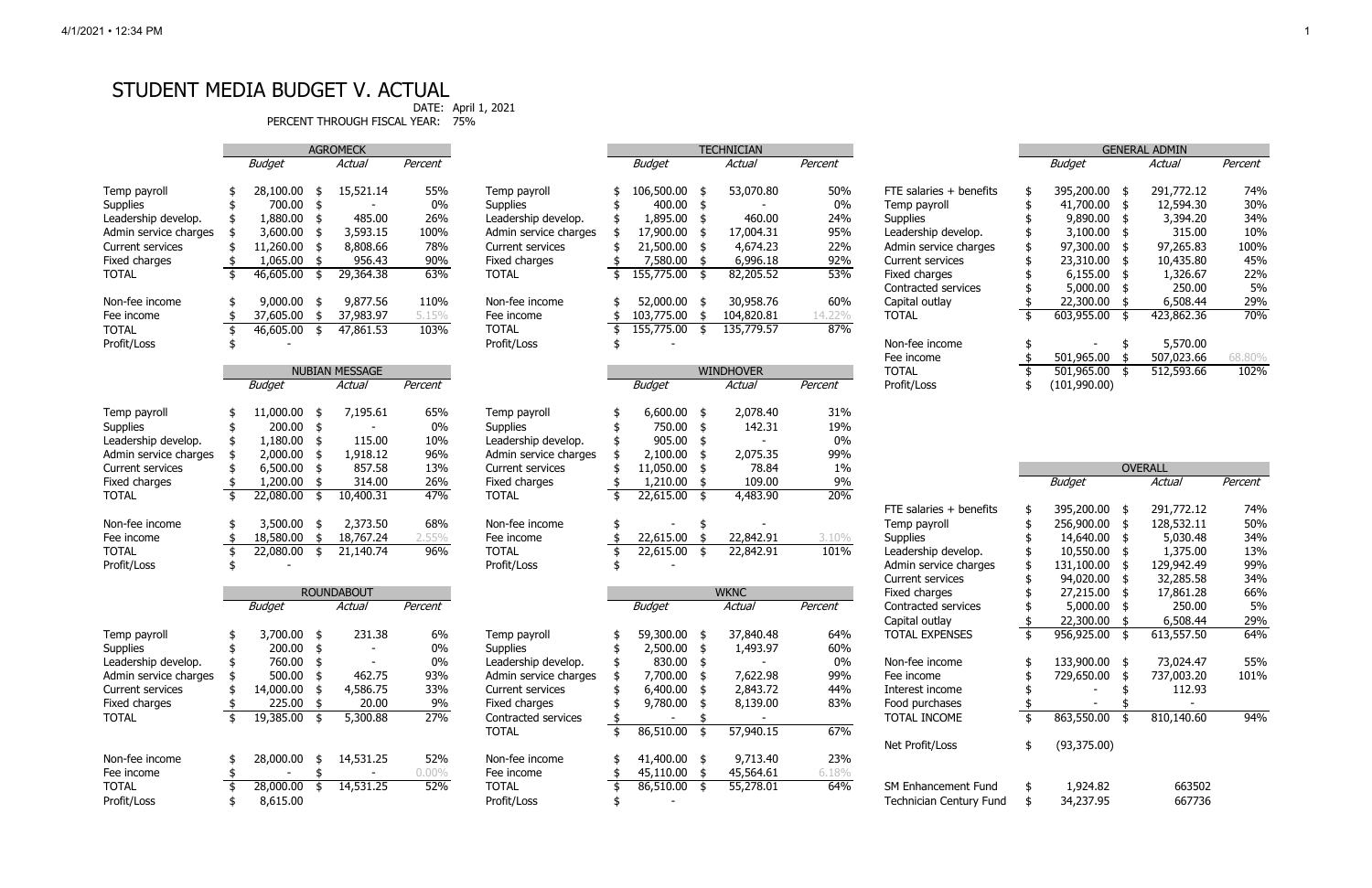# **Agromeck**

# *By Cameron Motsinger, Editor-In-Chief*

## **Revenue**

- As of April 6, we have sold 226 books.
- We had 235 seniors get their portrait taken during our senior portrait sessions.

# **Expenditures**

 $\bullet$  N/A

## **Personnel**

- Don Bui and Mandy Stacy received applications for the 2021-2022 leadership staff.
- One designer completed her correspondence and paperwork to be hired.

## **Training**

 • Next year's co-editors-in-chief, Don Bui and Mandy Stacy, attended this year's ACP conference to gain leadership skills in preparation for assuming their new positions.

# **Coverage**

- We are continuing our coverage of student life, campus events and the ongoing impacts of COVID-19.
- • Our fifth deadline will include openers, closers, scoreboards and advertisements in addition to our usual coverage.

# **Technology**

 $\bullet$  N/A

# **Deadlines**

- • We submitted our fourth deadline with end sheets March 15, made corrections and sent back proofs.
- The cover design was submitted March 19.
- We did not meet the anticipated page count for our fourth deadline, but plan to make up for missing pages with our fifth deadline April 19.

# **Ethics/Legal Issues**

 $\bullet$  N/A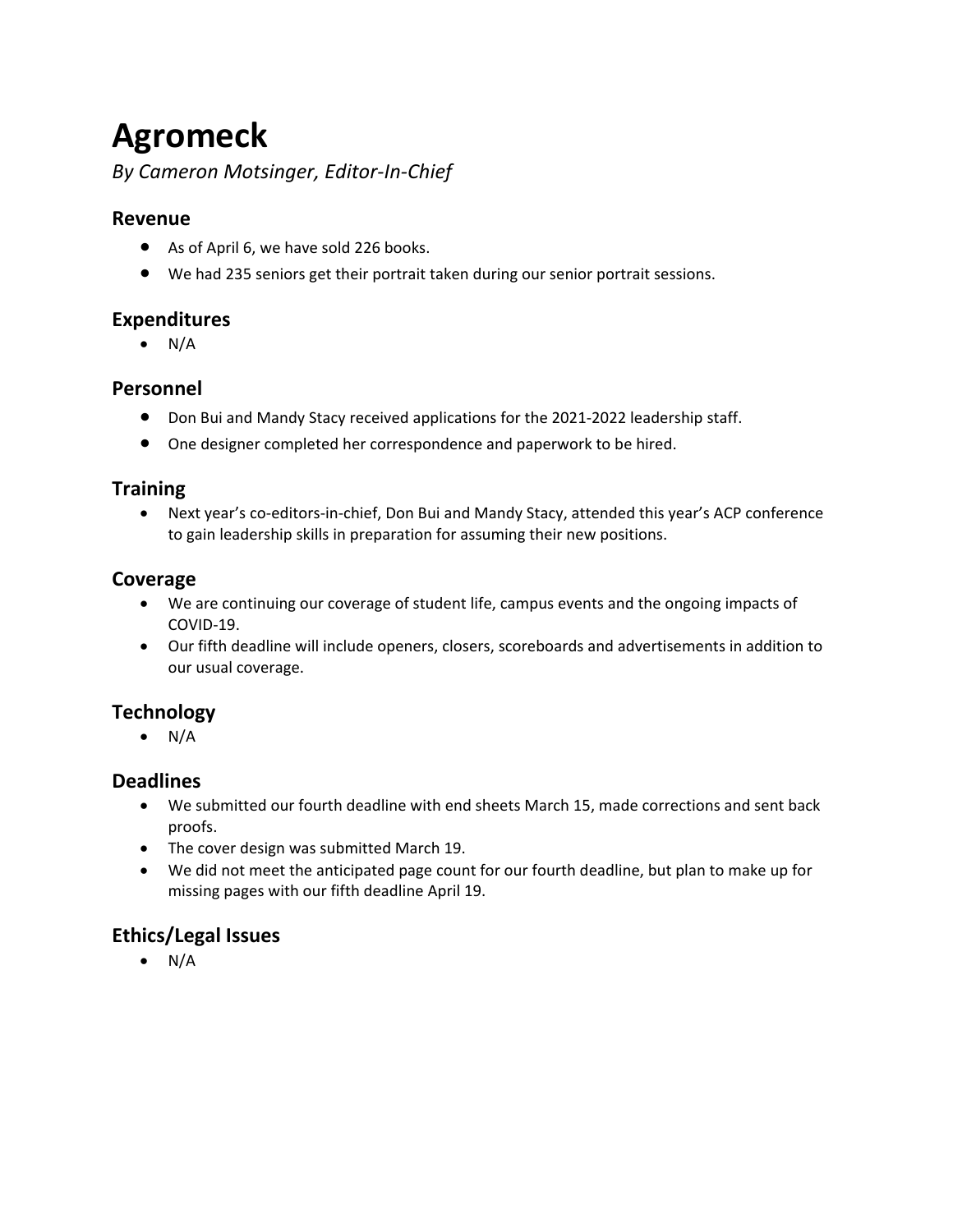# **Business & Marketing Office**

*By Lucas Martin, General Manager* 

#### **Revenue**

| <b>OUTLET</b>                            | <b>TARGET</b> | SOLD YTD*                                                                | PAID YTD** |
|------------------------------------------|---------------|--------------------------------------------------------------------------|------------|
| Technician                               | \$80,000      | \$34,306                                                                 | \$30,538   |
| Nubian Message                           | \$<br>5,000   | \$2,724<br>Flytedesk Voter Guide \$900 included                          | \$2,373    |
| <b>WKNC</b>                              | \$<br>25,000  | \$6,898                                                                  | \$5,468    |
| Roundabout Magazine                      | \$<br>36,000  | \$14,531                                                                 | \$14,531   |
| Agromeck*<br>Sales team portion          | \$<br>3,000   | \$0.00                                                                   | \$0.00     |
| Student Media*<br>Kiosks, services, etc. | \$<br>10,000  | \$8,120<br>Flytedesk Estimated \$600 postering and \$6,650 housing guide | \$5,570    |

 \* SOLD YTD reflects value of future advertising commitments regardless of publication dates as the goal is to sell multiple placements and campaigns to increase efficiency and value.

 \*\* PAID YTD equals revenue received as reflected on campus financial reporting system, which includes payments for current advertising, income from events, revenue for rack advertising, past due account receipts from previous fiscal years, etc.

#### *Technician*

Success placing online and newsletter spots for Gregg Museum, Protect the Pack, and various in-house recruitment graphics for Student Media.

#### *Nubian Message*

*Nothing new to report.* 

#### *WKNC*

 multimedia projects. Congratulations and thank you for giving us material to showcase as CMBAM requires all award entries to be primarily produced by students. Details are Student Media won multiple product awards for WKNC's radio's audio ads and under the training and awards portion of this report!

#### *Student Media*

 Student Media has included eight exterior paper kiosk boxes and four internal paper kiosk boxes in its collection of products. In addition to the orientation magazine, WKNC radio spots and digital ads, these will provide items that can be sold over the summer while print production is on hiatus. The team is also working on getting CRM, HubSpot up and going so there can be increased efficiency with prospect contact tracking and sales history.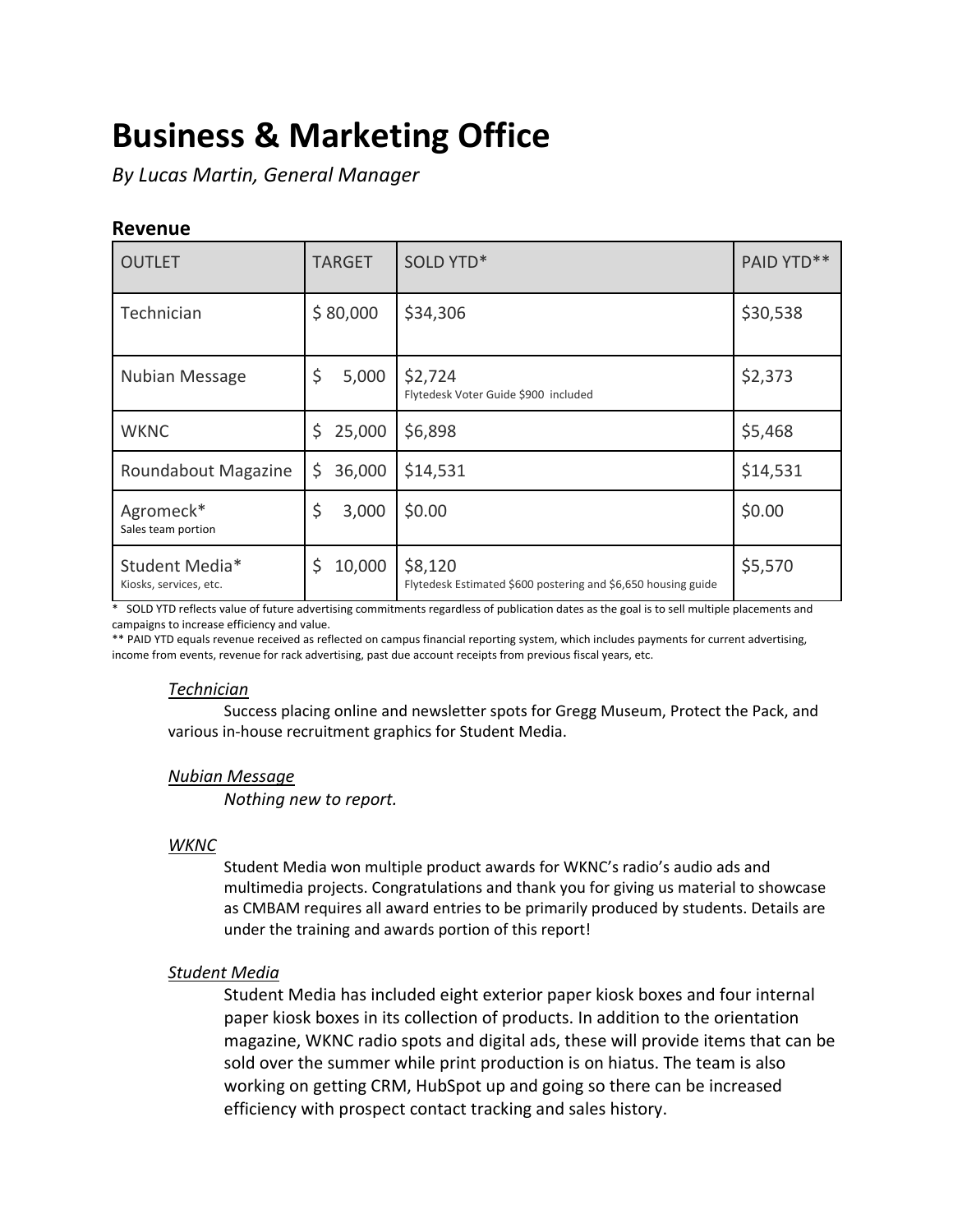#### **Personnel**

 client outreach and generally service clients. Tim brings a can-do attitude to the office, • Tim Werner will be joining our marketing team staff as a media consultant. We are excited to bring him onto the team, as it represents an enhanced ability to perform and we look forward to having him on the team to support our incoming office manager, Jonny Zemola, and his summer 2021 team.

#### **Training and Awards**

- into execution in FY 2021-2022. • This year, CMBAM produced *Connect21* as their annual college media convention. All three sales staff members, including adviser Zanna Swann, attended these sessions virtually. Topics and notes for these included for reference as they are a requirement of the department in return for the cost of attendance. Overall, it was a positive learning experience for our team and we hope to bring newfound knowledge and connections
- • During CMBAM, the team entered NC State Student Media into several categories that required production, publication or distribution from Jan. 2020 to Dec. 2020. We received the following award on behalf of the WKNC production team:

#### • **FIRST PLACE**

**P18. Best audio ad or underwriting spot**  WKNC DA LiveNation Greensky Blue Grass - produced by Romir Seth [https://drive.google.com/file/d/1FUup1N2CWKyXRT8Ywos498gOpXXso](https://drive.google.com/file/d/1FUup1N2CWKyXRT8Ywos498gOpXXsoL8T/view?usp=sharing)  [L8T/view?usp=sharing](https://drive.google.com/file/d/1FUup1N2CWKyXRT8Ywos498gOpXXsoL8T/view?usp=sharing) 

#### • **HONORABLE MENTION**

 [Ee/view?usp=sharing](https://drive.google.com/file/d/1BP3Z3rICbbPd0bMOBEnHN3RHkr2AA2Ee/view?usp=sharing) **P19. Best self-promotion audio ad**  Underwriting on WKNC - Social Media written by Gab Scaff and produced by Tegan Kelleher [https://drive.google.com/file/d/1BP3Z3rICbbPd0bMOBEnHN3RHkr2AA2](https://drive.google.com/file/d/1BP3Z3rICbbPd0bMOBEnHN3RHkr2AA2Ee/view?usp=sharing) 

#### WKNC Station Tour produced by Minh Pham with Laura Mooney and • **HONORABLE MENTION P23. Best non-advertisement multimedia project**  Erika Bass <https://youtu.be/Lk7f9xZJt8I>

 • Additionally, Lucas and Zanna have been training Tim Werner, our incoming media consultant, as we prepare for selling and next-year planning during summer 2021. Training includes cold call, cold email, and client communication practice among other exercises.

#### **Deadlines**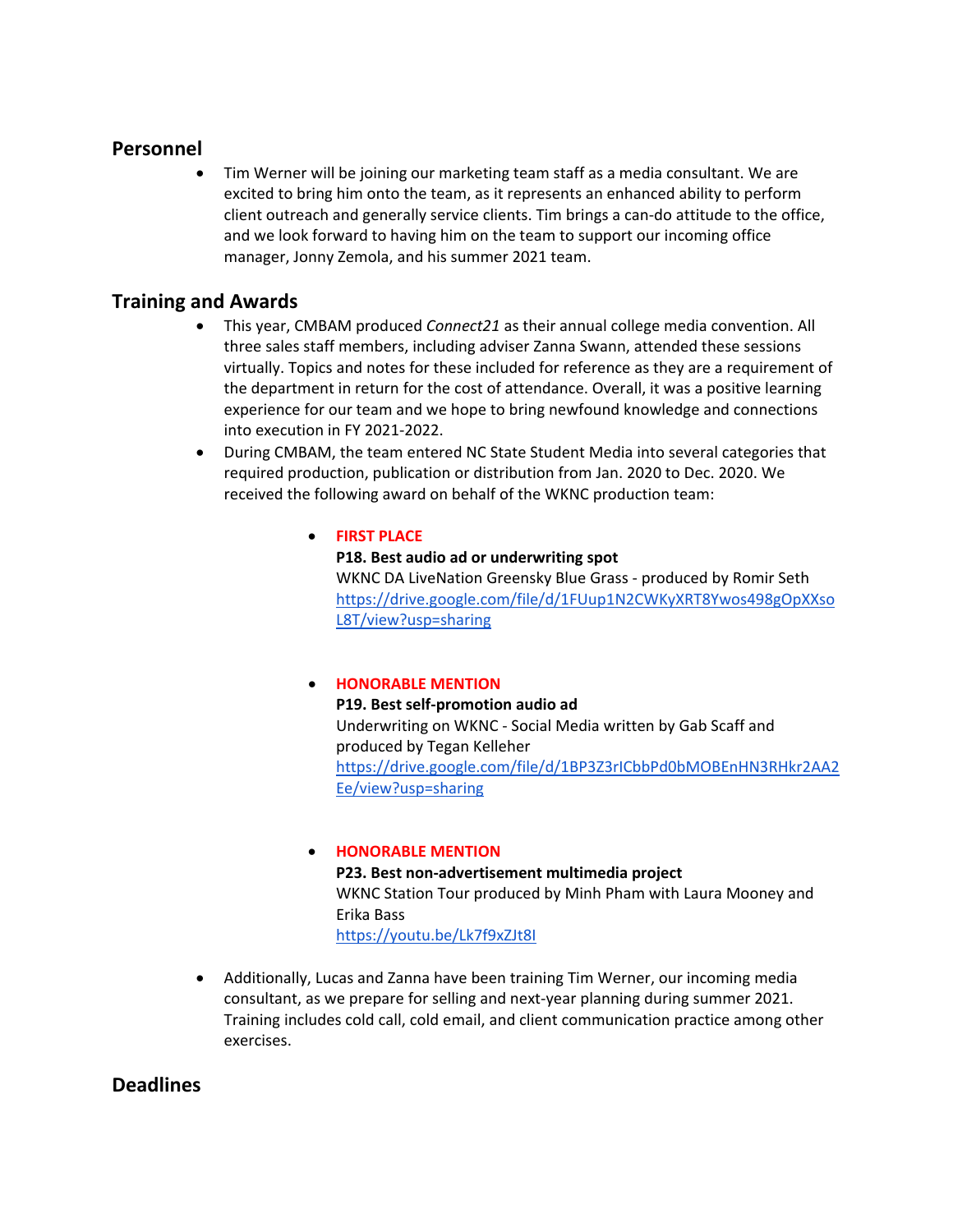- The Student Media Business Office is gearing up to collaborate with various student media outlets in producing the upcoming Orientation guide. Sales team staff will be available to write and design content for the upcoming guide. Media consultants are working on selling Orientation Guide inventory to clients with the following deadlines:
	- o Commitment deadline: April 30th, 2021
	- o Art deadline: May 12th, 2021
	- o Publication Deadline: June 9th, 2021

# **Nubian Message**

*By Andrea Alford, 2021-2022 Editor-In-Chief* 

# **Personnel**

• No updates.

# **Training**

• Andrea has started EIC training with Elikem, Ugonna, and Ellen. There has been 3 sessions with Elikem and Ugonna and 1 session with Ellen. These meetings are ongoing.

# **Technology**

• No updates

## **Coverage/Outreach**

• No updates

# **Deadlines**

- No updates
- **Ethics/Legal issues** 
	- No updates

# **Roundabout**

*By Cliff Maske, Editor-In-Chief* 

## **Revenue**

Nothing new to report.

# **Expenditures**

Nothing new to report.

## **Personnel**

Nothing new to report.

# **Training**

Nothing new to report.

# **Technology**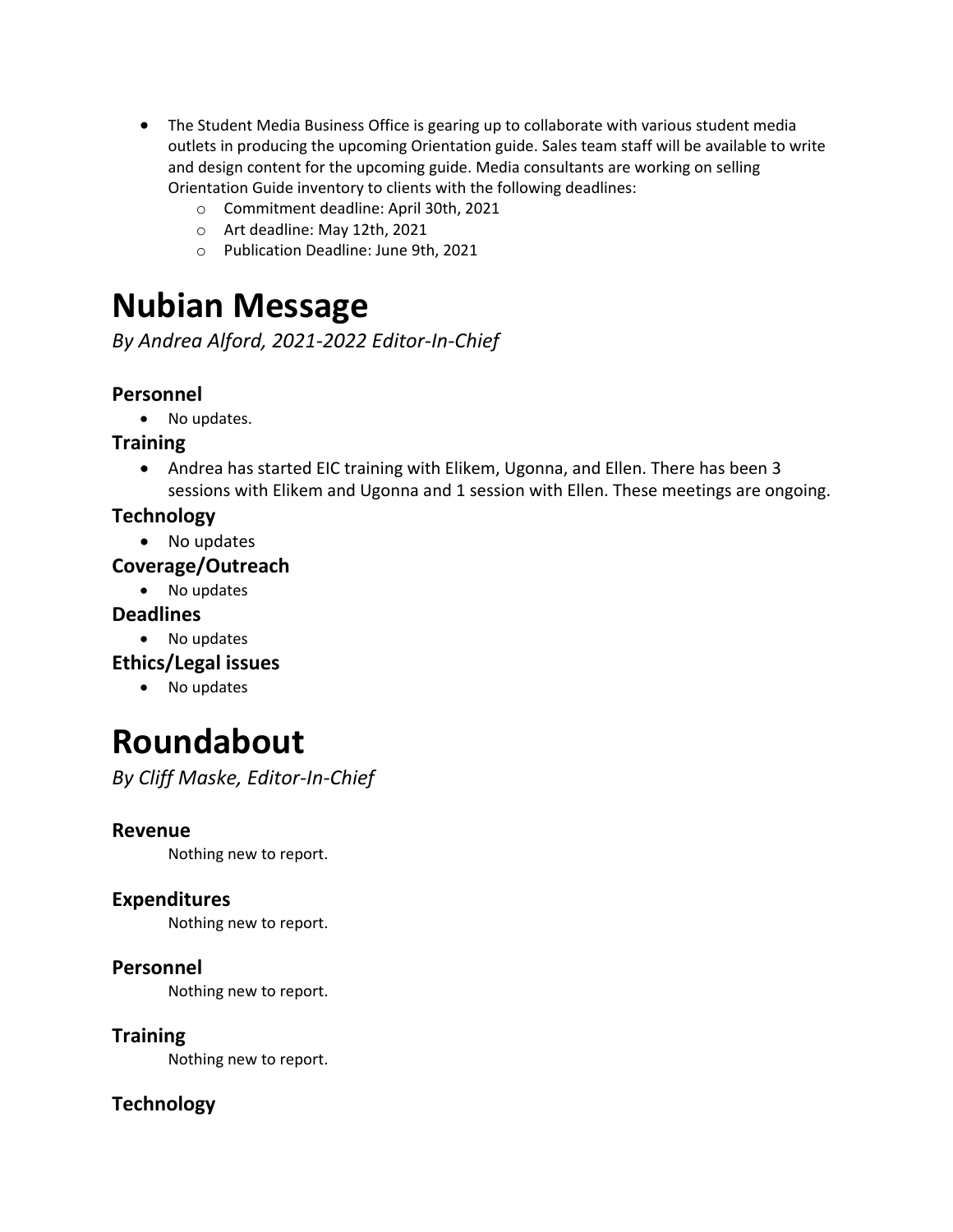Nothing new to report.

### **Coverage/Outreach**

Nothing new to report.

#### **Deadlines**

Nothing new to report.

## **Ethics/Legal Issues**

Nothing new to report.

# **Technician**

## *By Rachael Davis, Editor-In-Chief*

#### **Personnel**

- Nothing new to report for Vol. 101.
- • Interviews for Vol. 102 editorial board started at the beginning of April. o Jaylan hired Caryl Espinoza Jaen and Tristan Tucker for his Managing Editors.
- May have a Technician staff picnic towards the end of the semester to show appreciation for staff members and their work (TBD).

#### **Training**

- Ellen will continue to hold trainings for correspondents to become staff writers until the end of the semester.
- • I would like to have transition meetings with Ellen, Alicia, Jaylan, Caryl and Tristan to prepare for the next volume, but a date and time has not been determined.

#### **Coverage/Outreach**

- Newsletter and e-editions continue to do well.
- We will have one last print edition on stands April 22.
- Media from outreach events. • Editorial board members continue to reach out to students who expressed interest in Student

#### **Ethics/Legal Issues**

 women. I took down the illustration on our social media platforms and discussed their notes and trainings. • Another student leader expressed concerns over an illustration and its depiction of Black concerns with the designer and Design Editor, who both later reached out to the student. Ellen has provided all of us with more resources on this issue and plans to include it in future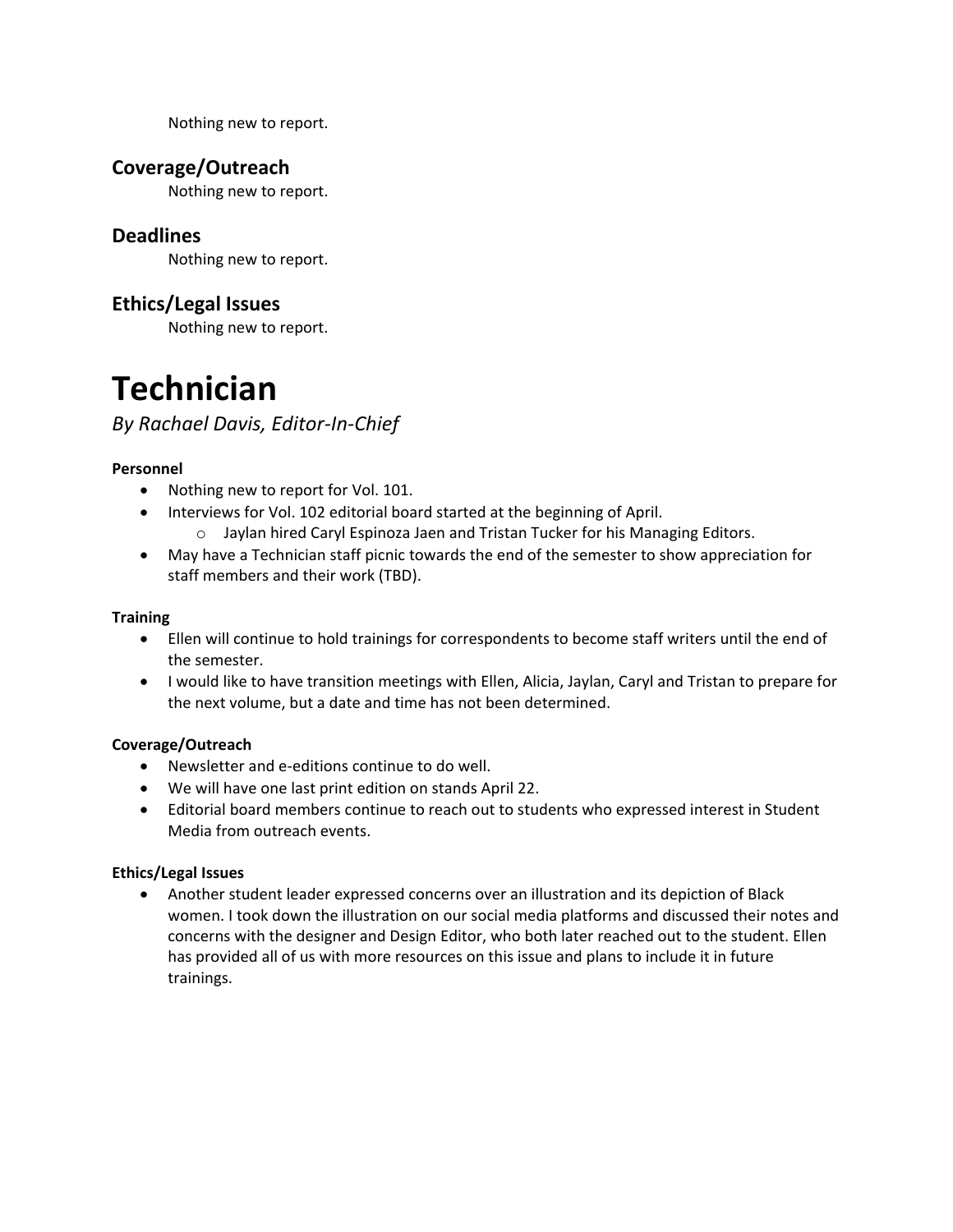# **Windhover**

*By Xenna Smith, Editor-In-Chief* 

## **Revenue**

• Nothing new to report.

# **Expenditures**

- • The book is off to print so there will be roughly \$10,000 leaving our budget if it hasn't left already.
- We will be spending roughly \$100-150 for our release event April 21.

## **Personnel**

• Camilla Keil is the upcoming EIC for 2021-2022.

### **Training**

• I am working to create a document of advice/resources for the next EIC who will be trained by the end of the year.

# **Technology**

• Nothing new to report.

#### **Coverage**

• We won 1st place Best of Show for Literary Magazines at the 2021 ACP/CMA Spring Convention.

# **Deadlines**

 Den at Harris Field 6-9 pm Wed., Apr. 21. • Everything is closed, submissions won't reopen until summer. Our release event will be at The

# **Ethics/Legal Issues**

• Nothing new to report.

# **WKNC 88.1 FM HD1/HD2**

## *By Laura Mooney, General Manager*

## **Revenue**

- Non-fee income (money in the bank), as of April 1, 2021: \$[9,713.40](https://9,713.40)
- Sponsor Sales \$[4,298.00](https://4,298.00)
- Women's Basketball \$[1,920.00](https://1,920.00)
- Men's Baseball \$0.00
- Event Promotions \$600.00
- Merchandise Sales [\\$1,695.40](https://1,695.40)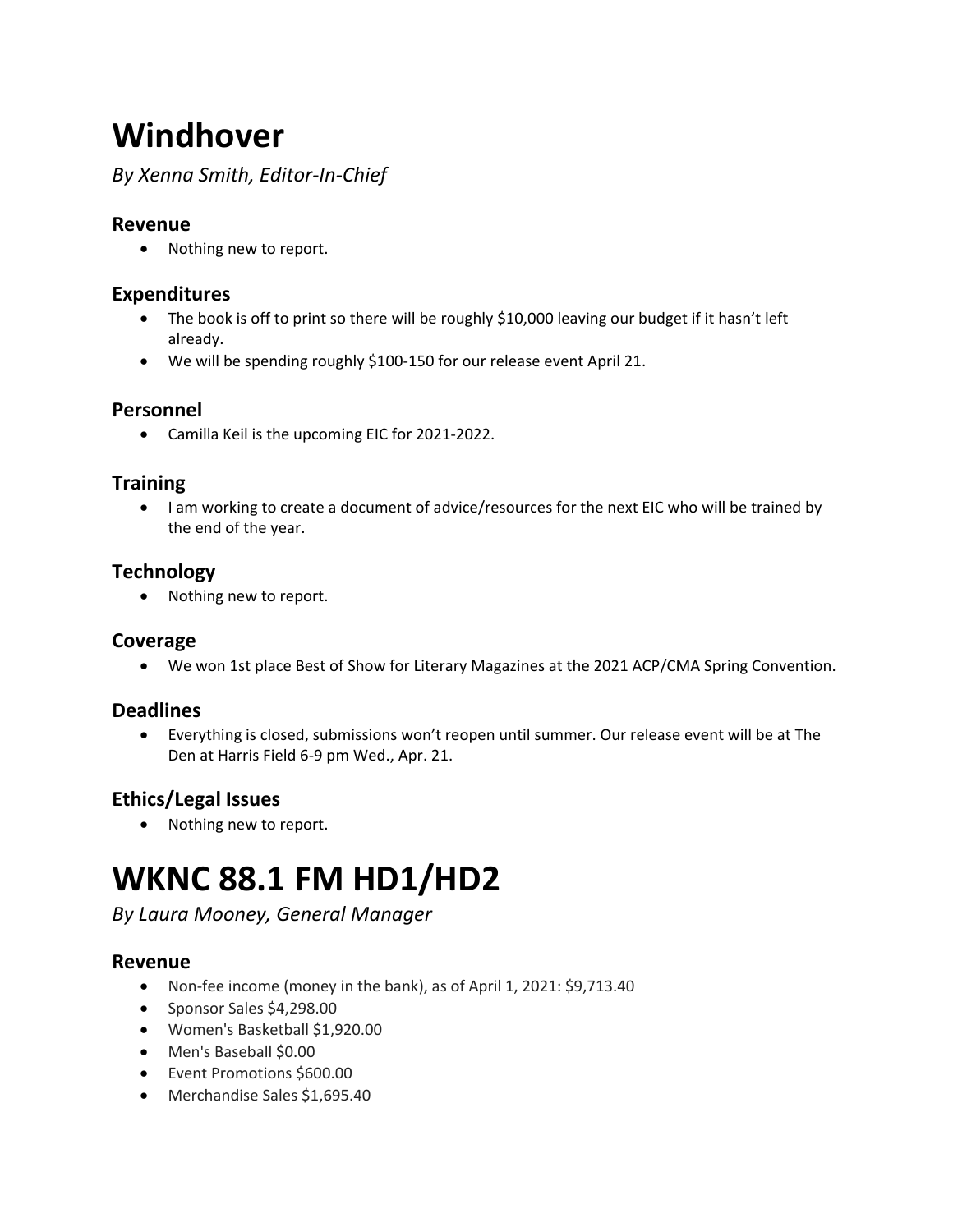- Studio Rental \$0.00
- HD-3 Lease [\\$1,200.00](https://1,200.00)
- Other \$0.00
- Event Tickets \$0.00
- Event Sponsorships \$0.00

#### **Expenditures**

• We purchased 50 t-shirts of our popular "Monster" design which sold rapidly. We have decided to re-print sizes that sold out quickly (M, L, XL).

### **Personnel**

- • The first round of hiring for Summer 2021 has ended and our current staff roster stands as following:
	- o **General Manager** → Maddie Jennette
	- o **Program Director** → Molly DuBois
	- o **Promotions Director** → Laura Mooney
	- o **Content Manager** → Raney Wilson
	- o **Multimedia Director** → Elizabeth Esser
	- o **Public Affairs Director** → Eoin Trainor
	- o **Daytime Music Director** → Andrew Mayo
	- o **Assistant Daytime Music Director** → Sarah Stern
	- o **Afterhours Music Director** → Elizabeth Maynard
	- o **Assistant Afterhours Music Director** → Emma Sutich
	- o **Underground Music Director** → Emma Sutich
	- o **Assistant Underground Music Director** → Silya Bennai
	- o **Local Music Director** → Camryn Darragh
	- o **Assistant Local Music Director** → Katie Phillips
	- o **Blog Content Creator** → Caitlin Carroll, Aidan Farmer
	- o **Public Affairs Content Creator** → Elizabeth Esser, Lise Collaudin
	- o **Video Content Creator** → Ethan Myers, Curtis Cheung
	- o **Podcast Content Creator** → Cutter Bell
	- o **Graphic Designer** → Raney Wilson, Elizabeth Maynard
	- o **Board Operators** → Laura Mooney, Ethan Myers
- The following positions are still available as of April 6th at 3pm:
	- o Production Manager
	- o Chainsaw Music Director
	- o Podcast Content Creator

Calls for hiring and job descriptions will be sent out to other organizations as soon as possible.

#### **Training**

 • Upcoming General Manager, Maddie Jennette, has established a two-week training period for general staff meeting for training during the week of April 19th to 23rd. The date and time have new hires with details still to be determined. As of now, we are in the process of scheduling a yet to be set but the Doodle poll has already been distributed.